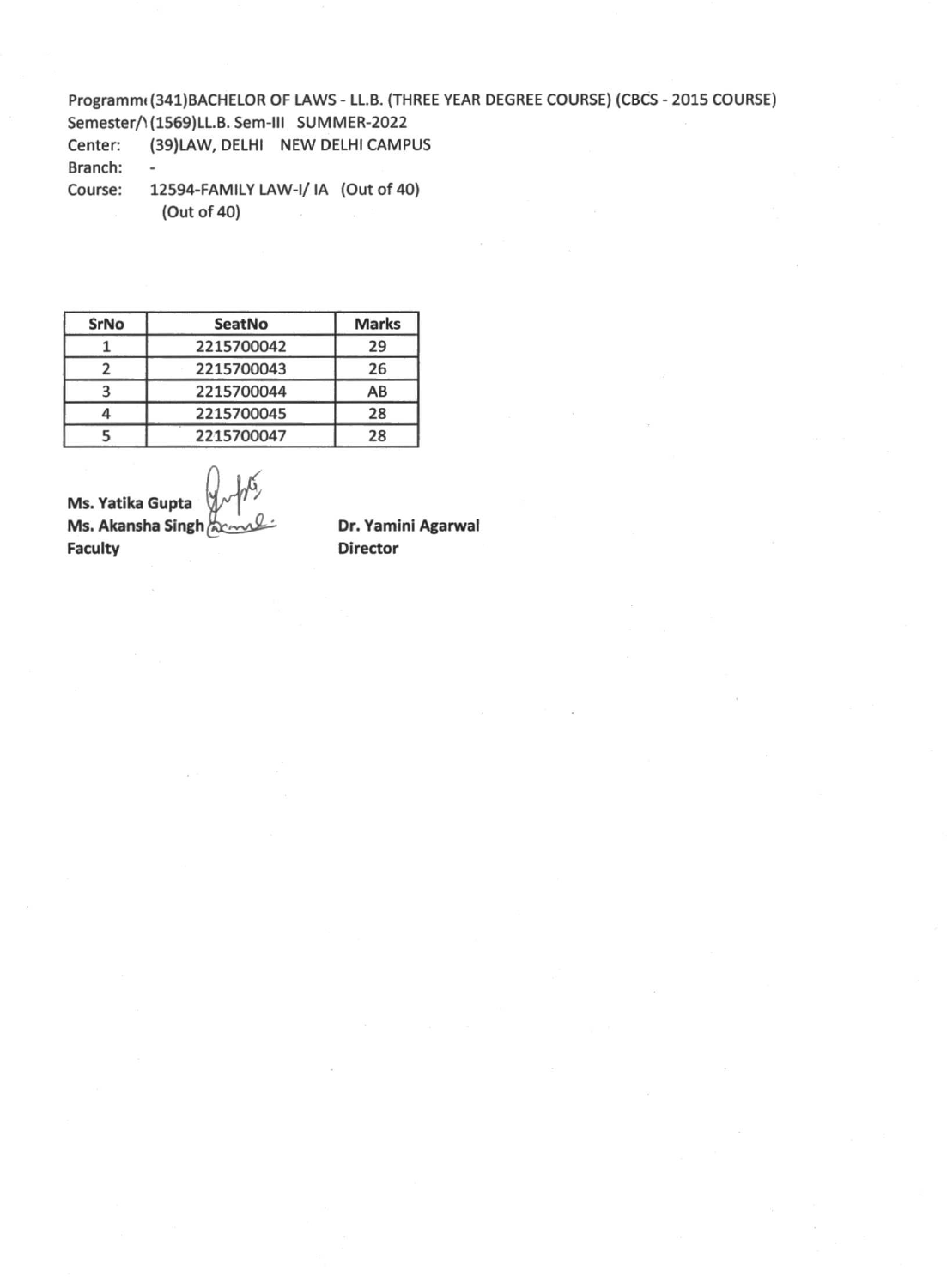Programmi (341)BACHELOR OF LAWS - LL.B. (THREE YEAR DEGREE COURSE) (CBCS - 2015 COURSE) Semester/1(1569)LL.B. Sem-III SUMMER-2022

Center: (39)LAW, DELHI NEW DELHI CAMPUS

Branch: -

Course: 12595-CIVIL PROCEDURE & LIMITATION ACT/ IA (Out of 40) (Out of 40)

| SrNo | SeatNo     | <b>Marks</b> |
|------|------------|--------------|
|      | 2215700042 | 24           |
|      | 2215700043 | 23           |

**Ms. Yatika Gupta Ms. Akansha Singh Faculty**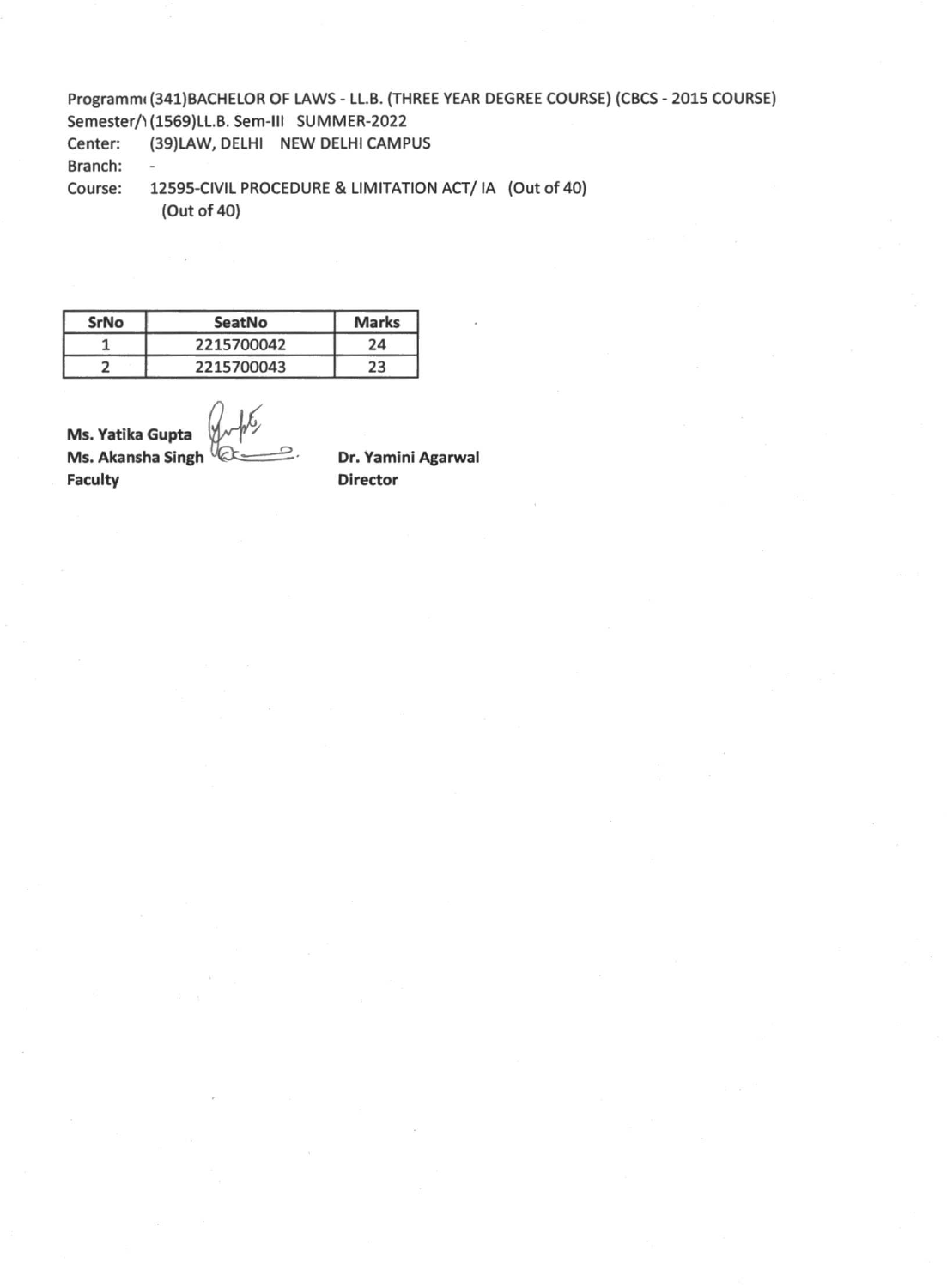Programmi (341)BACHELOR OF LAWS - LL.B. (THREE YEAR DEGREE COURSE) (CBCS - 2015 COURSE) Semester/1(1569)LL.B. Sem-III SUMMER-2022

Center: (39)LAW, DELHI NEW DELHI CAMPUS

Branch: -

Course: 12596-INTERPRETATION OF STATUTES/ IA (Out of 40) (Out of 40)

| SrNo | SeatNo     | <b>Marks</b> |
|------|------------|--------------|
|      | 2215700042 | 29           |
|      | 2215700043 | 31           |
|      | 2215700044 | AB           |

**Ms. Yatika Gupta Ms. Akansha Singh development Circuity**<br> **Director** 

**Director**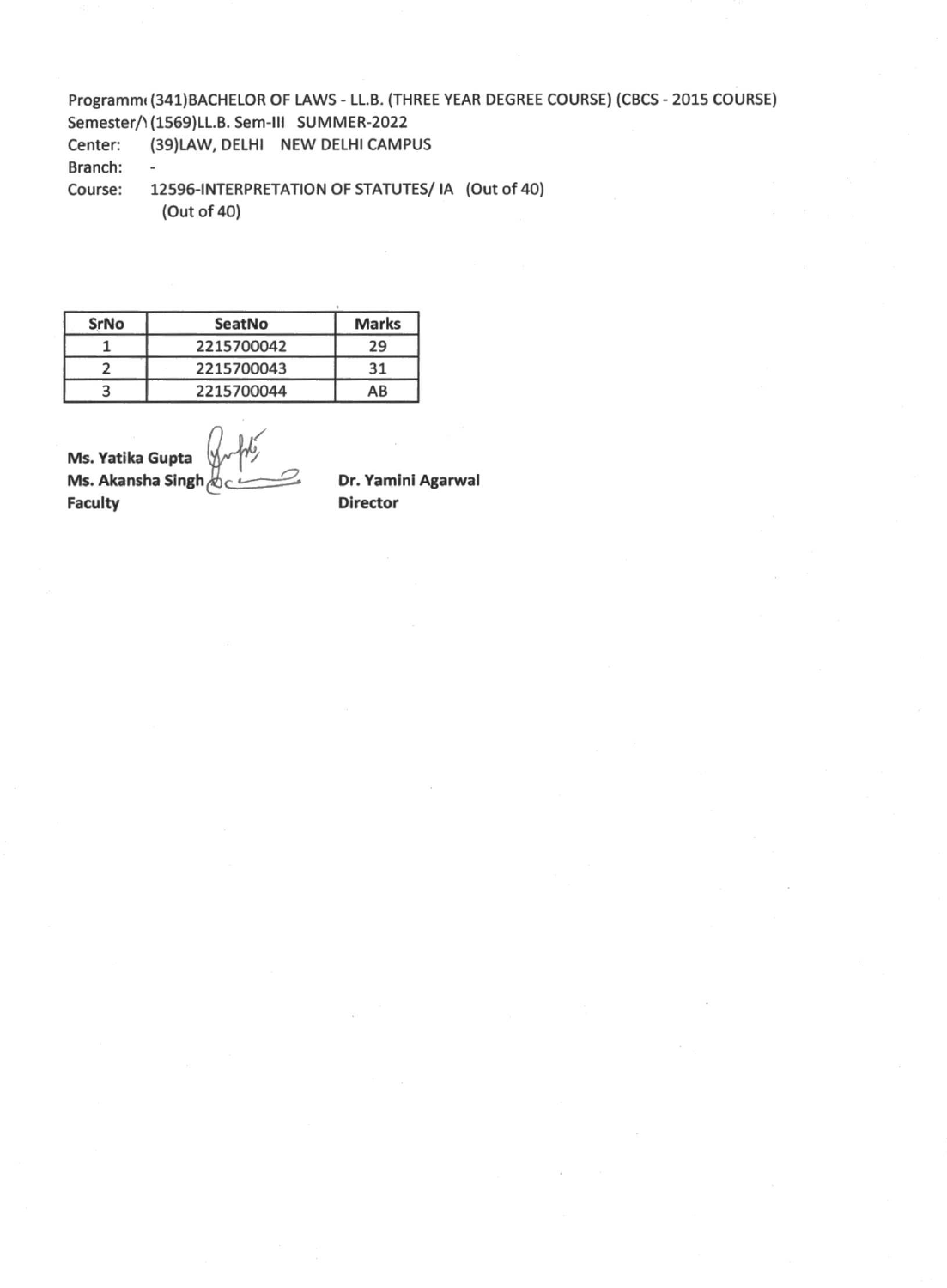## Programmi (341)BACHELOR OF LAWS - LL.B. (THREE YEAR DEGREE COURSE) (CBCS - 2015 COURSE) Semester/\(1569)LL.B. Sem-III SUMMER-2022

Center: (39)LAW, DELHI NEW DELHI CAMPUS

Branch: -

Course: 12597-PRACTICAL PAPER-II (DRAFTING PLEADING & CONVEYANCING)/ IA (Out of 40) (Out of 40)

| SrNo | SeatNo     | <b>Marks</b> |
|------|------------|--------------|
|      | 2215700042 | 17           |
|      | 2215700044 | AB           |

**Ms. Yatika Gupta Ms. Akansha Singh Faculty**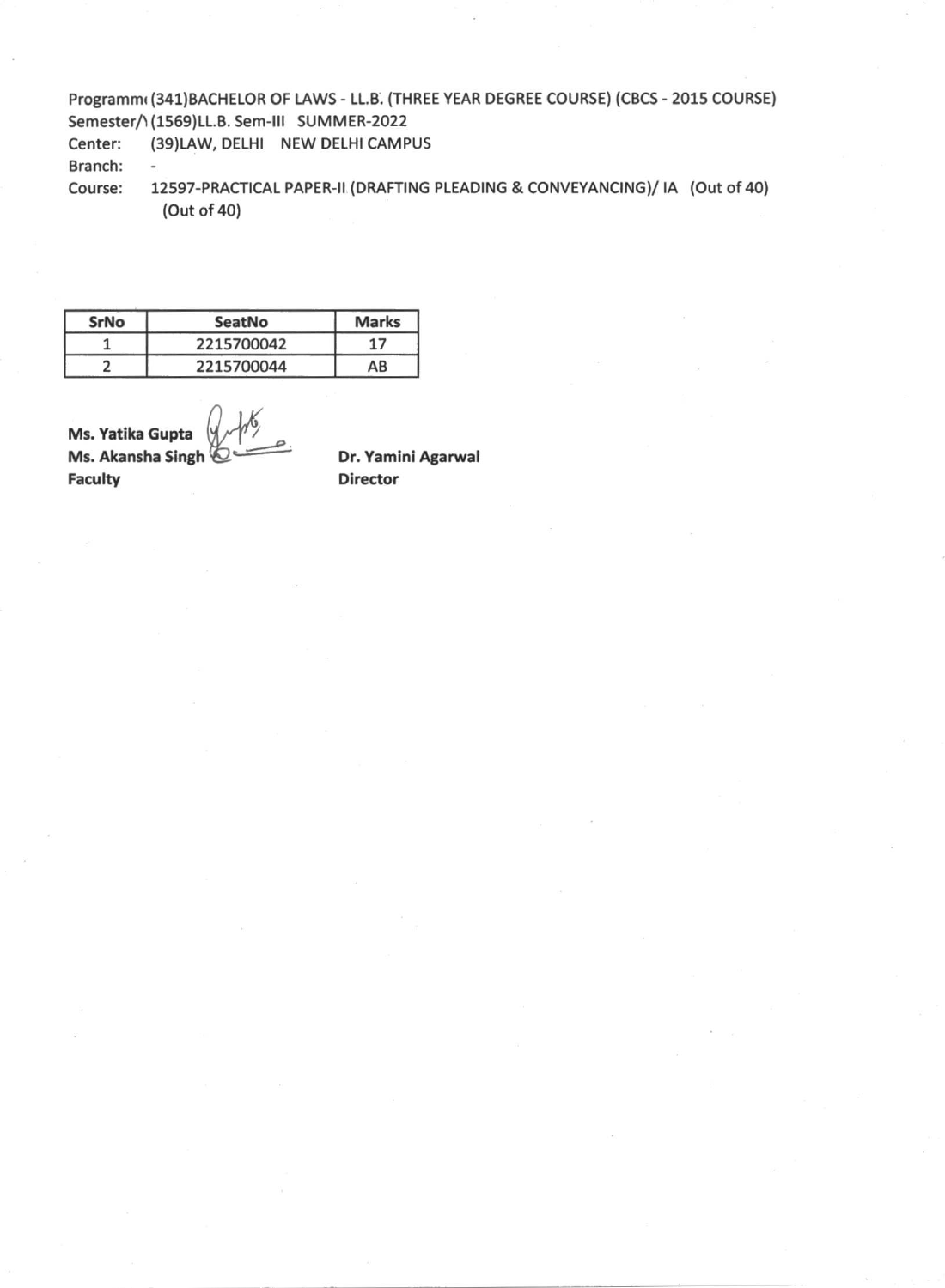Programmi (341)BACHELOR OF LAWS - LL.B. (THREE YEAR DEGREE COURSE) (CBCS - 2015 COURSE) Semester/1(1569)LL.B. Sem-III SUMMER-2022

- Center: (39)LAW, DELHI NEW DELHI CAMPUS Branch:  $\overline{\phantom{a}}$
- Course: 12598-COMPANY LAW/ IA (Out of 40) (Out of 40)

| SrNo | SeatNo     | <b>Marks</b> |
|------|------------|--------------|
|      | 2215700042 | 32           |

**Ms. Yatika Gupta Ms. Akansha Singh Faculty**